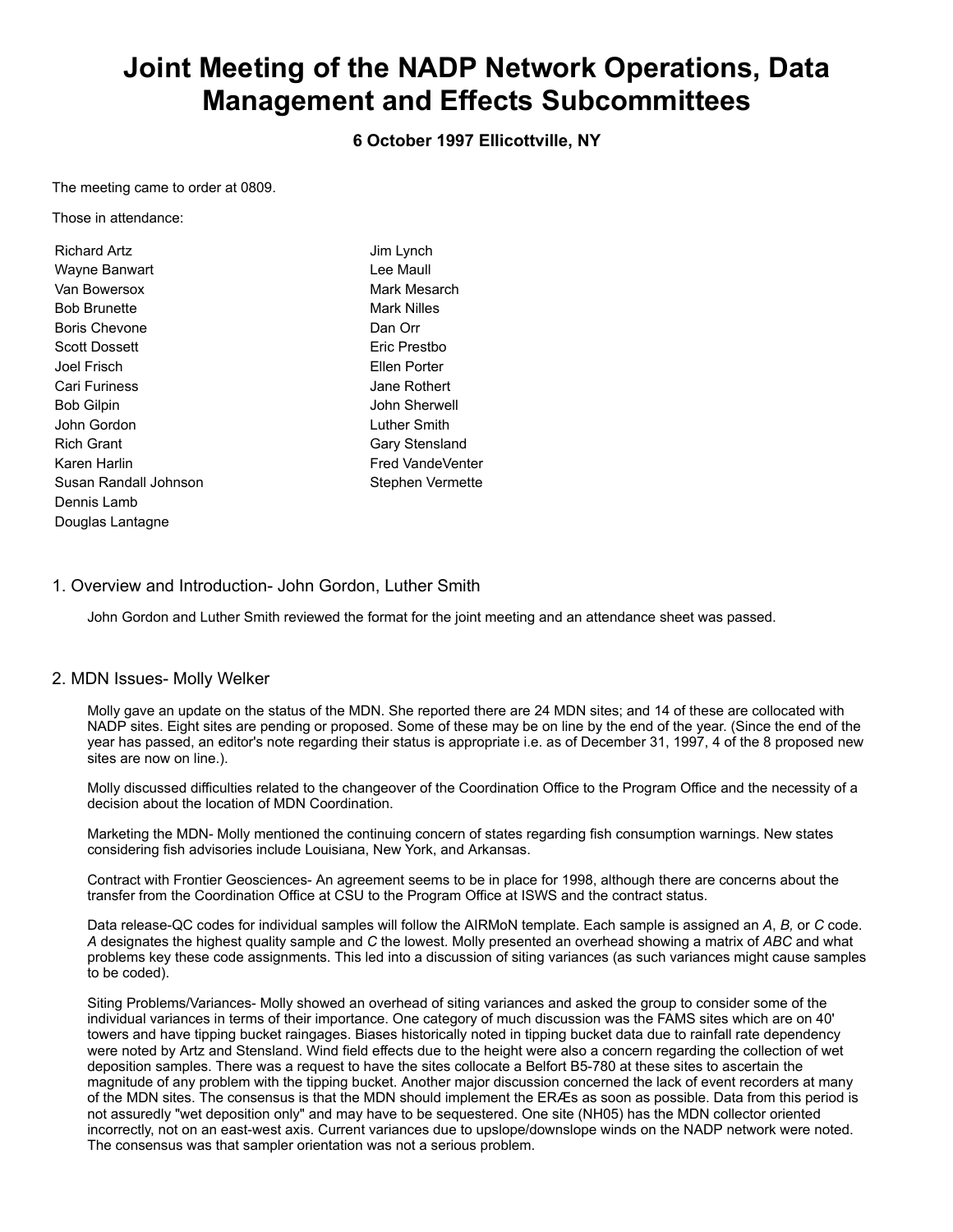Database- MDN currently uses an NT SQL server running INGRESS under UNIX at this time. Molly asked for guidance as to how to work toward the SQL system. There were no comments.

#### 3. Effects committee report- Ellen Porter

a) The Effects Subcommittee has been working on data products. The Subcommittee is hoping that these products will assist the marketing effort. Specifically, a nutrient brochure is in preparation. It has been broken down into four sections, and each section is being prepared by a different author. The four sections are: Introduction, Estuary, Crops and Terrestrial units. There is a new time line for the draft, perhaps next spring. There was a question about a web version. Ellen thinks this would be a good idea; but she will need some assistance to do this. Ellen showed a matrix of a number of colors and number of copies of the brochure. The question was "how many to print and how many colors? Mark Nilles suggested 2000 based on his last "Web hits" publication. The consensus was that they should be two-color.

#### b) Status of USGS collocated sampling-John Gordon

John discussed the program in general and presented overheads depicting the two 1997/98 sites [\(see Attachment A\)](file://slhnadpfile/Program%20Office/Meetings/oldWebMinutes/fall97/colloc.html). The two sites are 28VA/VA28- Shenandoah National Park and 95WY/WY95- Brooklyn Lake (a US Forest Service site). VA28 had a siting compromise he wished to bring forward. The site has added additional monitoring equipment in recent years and is getting a bit crowded. The VA28 Aerochem is only 9.4m from a 10m tower. The site operator noted that the prevailing direction of storms is from the northwest, which puts the tower upwind of the collector. An important change was also made at the site during the collocated installation: the location of the VA28 AeroChem was switched with that of a non-NADP AeroChem. This solved the problem of the NADP AeroChem and raingage not meeting same elevation requirements, but could not solve the tower problem (still within 10m of a 10 m tower). No one from the group made any comments or voiced any objections regarding the siting configuration at VA28.

### 4. Expansion of NADP to urban monitoring- Gordon/Smith/all

Luther opened the discussion by suggesting the intent was to have an open brainstorming session about whether NADP should pursue "urban" sites. John Gordon then presented a series of overheads describing why the NADP should consider an urban subnetwork at this time.

John gave the following reasons why the NADP/NTN should consider urban sites [\(see Attachment B\):](file://slhnadpfile/Program%20Office/Meetings/oldWebMinutes/fall97/urban_sampling.html) (1) Demographic trends are resulting in an increasing concentration of people in urban areas. As a result, natural resources in urban areas are under ever increasing stress; (2) The public increasingly wants to know how publicly funded science programs effect them. There is increasing support for science with a strong link to human health issues. Support for science viewed as not relevant to human health issues is decreasing.

John then proposed a possible funding mechanism: Booming state economies represent a window of opportunity for the NADP to gain state support for an urban monitoring program. Most state economies are very healthy, with many states projecting budget surpluses for the first time in 30 years. State officials might be more receptive to funding an urban precipitation network given the current budget situation than in years past, particularly if they are convinced of the importance of such a network as it relates to human health.

John suggested the NADP should move rapidly to demonstrate proficiency in the area of urban sampling by establishing a small pilot network of ~3 urban sites. Immediately after the pilot network is established, begin networking with state health and environmental monitoring officials to garner support for funding additional urban sites.

John then opened the discussion to further issues regarding a possible urban network.

Molly questioned how many current sites are "urban- influenced." Much discussion about sources and siting ensued. Rick Artz suggested that not monitoring more urban areas meant that significant deposition to the Chesapeake Bay was being missed. Steve Vermette mentioned that the old EPA GLAD network had urban sites. No one seemed to be interested in exploring that data set. In general, there was a recognition of "near source" sites already existing in the network, the desire to smooth existing lines around urban areas (reference to isopleth map characteristics) and the general support of the NADP committees to do more urban area sampling. Without a motion it was decided that the Data Mgt and Analysis Subcommittee take up a "sites analysis" to see where current "urban" sites exist and that Network Operations should begin developing criteria for urban siting.

#### 5. Discussion of upcoming program review- Rick Artz

Rick opened by saying that there will be a program review. We need to find good critical external reviewers. He sees this as a very positive thing for the network. He noted that the review was specifically not a technical or budgetary review but one addressing whether NADP has met itÆs primary research objectives. The review will be very broad in scope. Rick sees a 6 month time frame. The bottom line is that the Agriculture Experiment Station Directors require a review. He recalled the provisional *YES* vote for the NSRP-3 renewal in the NE SAES Region. This vote was contingent on a review. Joel Frisch added that this should be a historical review with recommendations for the future and that it should show progress based on the projects original goals. We may then see the need to modify current objectives. Van Bowersox seconded Ricks mention